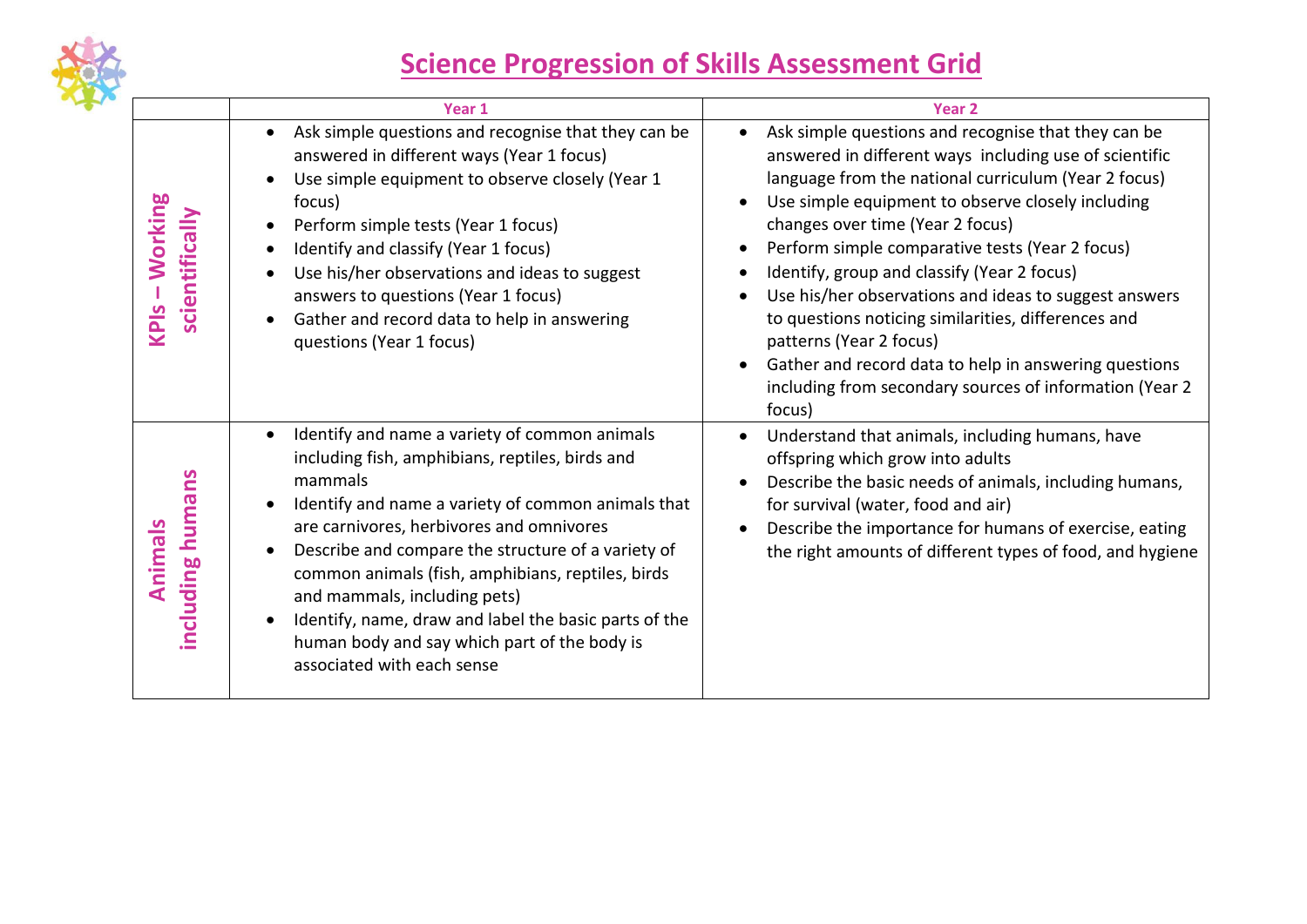| Living things and<br>their habitats |                                                                                                                                                                                                                                                                                                                                                                                               | Explore and compare the differences between things<br>$\bullet$<br>that are living, dead, and things that have never been<br>alive<br>Identify that most living things live in habitats to which<br>they are suited and describe how different habitats<br>provide for the basic needs of different kinds of animals<br>and plants, and how they depend on each other<br>Identify and name a variety of plants and animals in their<br>habitats, including micro-habitats<br>Describe how animals obtain their food from plants and<br>other animals, using the idea of a simple food chain, and<br>identify and name different sources of food |
|-------------------------------------|-----------------------------------------------------------------------------------------------------------------------------------------------------------------------------------------------------------------------------------------------------------------------------------------------------------------------------------------------------------------------------------------------|-------------------------------------------------------------------------------------------------------------------------------------------------------------------------------------------------------------------------------------------------------------------------------------------------------------------------------------------------------------------------------------------------------------------------------------------------------------------------------------------------------------------------------------------------------------------------------------------------------------------------------------------------|
| <b>Materials</b>                    | Distinguish between an object and the material from<br>which it is made<br>Identify and name a variety of everyday materials,<br>including wood, plastic, glass, metal, water, and rock<br>Describe the simple physical properties of a variety<br>of everyday materials<br>Compare and group together a variety of everyday<br>materials on the basis of their simple physical<br>properties | Identify and compare the suitability of a variety of<br>$\bullet$<br>everyday materials, including wood, metal, plastic, glass,<br>brick, rock, paper and cardboard for particular uses<br>Describe how the shapes of solid objects made from<br>some materials can be changed by squashing, bending,<br>twisting and stretching                                                                                                                                                                                                                                                                                                                |
| <b>Plants</b>                       | Identify and name a variety of common wild and<br>$\bullet$<br>garden plants, including deciduous and evergreen<br>trees<br>Identify and describe the basic structure of a variety<br>of common flowering plants, including trees                                                                                                                                                             | Observe and describe how seeds and bulbs grow into<br>mature plants<br>Find out and describe how plants need water, light and a<br>suitable temperature to grow and stay healthy                                                                                                                                                                                                                                                                                                                                                                                                                                                                |
| Seasonal<br>Changes                 | Observe changes across the four seasons<br>Observe and describe weather associated with the<br>seasons and how day length varies                                                                                                                                                                                                                                                              |                                                                                                                                                                                                                                                                                                                                                                                                                                                                                                                                                                                                                                                 |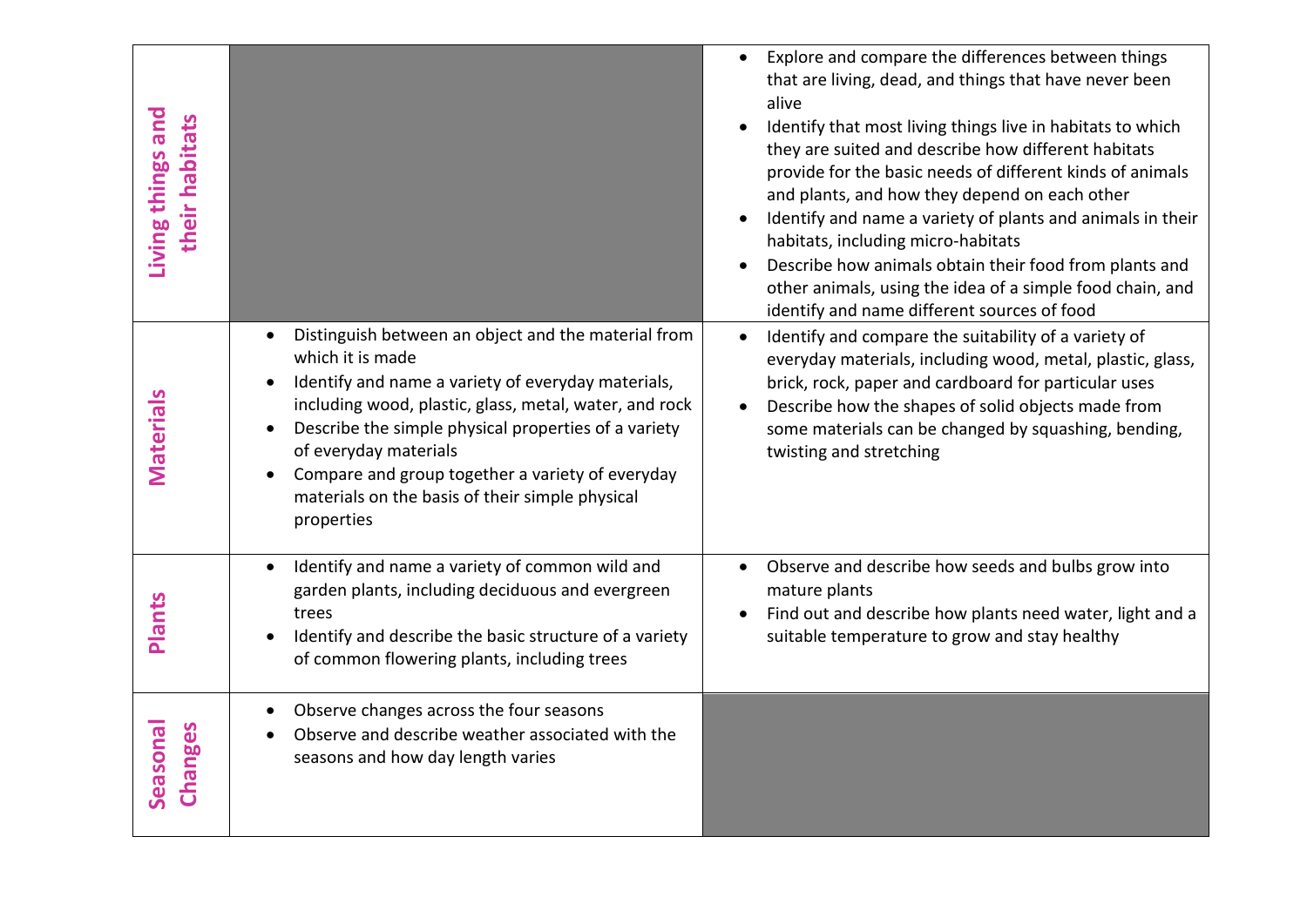|                               | Year <sub>3</sub>                                                                                                                                                                                                                                                                                                                                                                                                                                                                                                                                                                                                                                                                                                                                                                                                                                                                                                                                                                                                                                                                                                                                                                                                                          | Year 4                                                                                                                                                                                                                                                                                                                                                                                                                                                                                                                                                                                                                                                                                                                                                                                                                                                                                                                                                                                                                                                                                                                                                                                                            |
|-------------------------------|--------------------------------------------------------------------------------------------------------------------------------------------------------------------------------------------------------------------------------------------------------------------------------------------------------------------------------------------------------------------------------------------------------------------------------------------------------------------------------------------------------------------------------------------------------------------------------------------------------------------------------------------------------------------------------------------------------------------------------------------------------------------------------------------------------------------------------------------------------------------------------------------------------------------------------------------------------------------------------------------------------------------------------------------------------------------------------------------------------------------------------------------------------------------------------------------------------------------------------------------|-------------------------------------------------------------------------------------------------------------------------------------------------------------------------------------------------------------------------------------------------------------------------------------------------------------------------------------------------------------------------------------------------------------------------------------------------------------------------------------------------------------------------------------------------------------------------------------------------------------------------------------------------------------------------------------------------------------------------------------------------------------------------------------------------------------------------------------------------------------------------------------------------------------------------------------------------------------------------------------------------------------------------------------------------------------------------------------------------------------------------------------------------------------------------------------------------------------------|
| KPIs - Working scientifically | Ask relevant questions and use different types of<br>$\bullet$<br>scientific enquiries to answer them (Year 3 focus)<br>Set up simple practical enquiries, comparative and<br>fair tests (Year 3 focus)<br>Make systematic and careful observations and,<br>where appropriate, take accurate measurements<br>using standard units, using a range of equipment,<br>including thermometers and data loggers (Year 3<br>focus)<br>Gather, record, classify and present data in a variety<br>of ways to help in answering questions (Year 3<br>focus)<br>Record findings using simple scientific language,<br>drawings, labelled diagrams, keys, bar charts, and<br>tables (Year 3 focus)<br>Report on findings from enquiries, including oral and<br>written explanations, displays or presentations of<br>results and conclusions (Year 3 focus)<br>Use results to draw simple conclusions, make<br>predictions for new values, suggest improvements<br>and raise further questions (Year 3 focus)<br>Identify differences, similarities or changes related<br>to simple scientific ideas and processes (Year 3<br>focus)<br>Use straightforward scientific evidence to answer<br>questions or to support his/her findings (Year 3<br>focus) | Ask relevant questions and use different types of<br>scientific enquiries to answer them (Year 4 focus)<br>Set up simple practical enquiries, comparative and fair<br>tests (Year 4 focus)<br>Make systematic and careful observations and, where<br>appropriate, take accurate measurements using<br>standard units, using a range of equipment, including<br>thermometers and data loggers (Year 4 focus)<br>Gather, record, classify and present data in a variety of<br>ways to help in answering questions (Year 4 focus)<br>Record findings using simple scientific language,<br>drawings, labelled diagrams, keys, bar charts, and tables<br>(Year 4 focus)<br>Report on findings from enquiries, including oral and<br>written explanations, displays or presentations of results<br>and conclusions (Year 4 focus)<br>Use results to draw simple conclusions, make predictions<br>for new values, suggest improvements and raise further<br>questions (Year 4 focus)<br>Identify differences, similarities or changes related to<br>simple scientific ideas and processes (Year 4 focus)<br>Use straightforward scientific evidence to answer<br>questions or to support his/her findings (Year 4 focus) |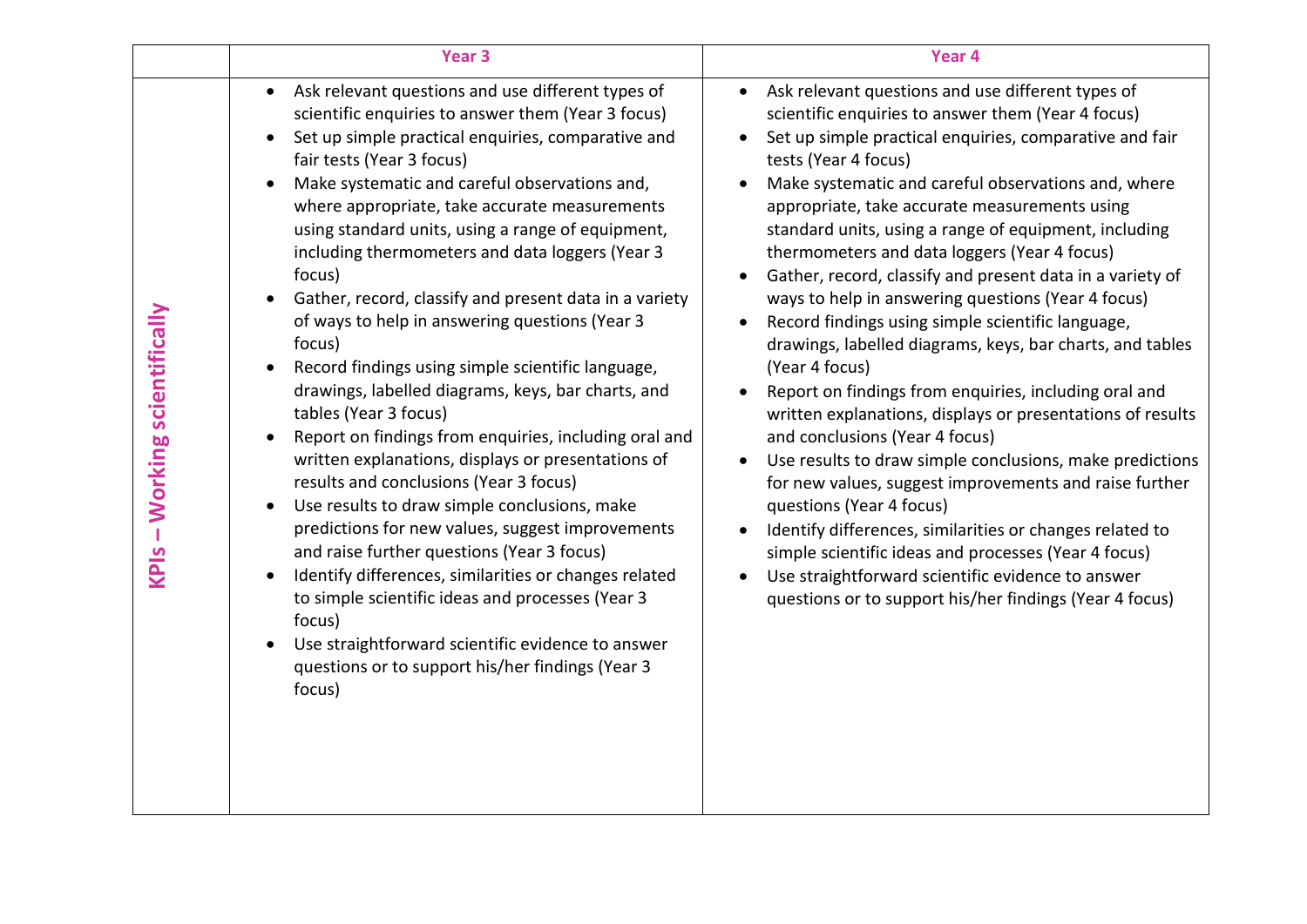| Animals including<br>humans         | Identify that animals, including humans, need the<br>right types and amount of nutrition, and that they<br>cannot make their own food; they get nutrition from<br>what they eat<br>Identify that humans and some other animals have<br>skeletons and muscles for support, protection and<br>movement | Describe the simple functions of the basic parts of the<br>digestive system in humans<br>Identify the different types of teeth in humans and their<br>$\bullet$<br>simple functions<br>Construct and interpret a variety of food chains,<br>identifying producers, predators and prey                                                                                                                                                                                                                                                                                                                           |
|-------------------------------------|------------------------------------------------------------------------------------------------------------------------------------------------------------------------------------------------------------------------------------------------------------------------------------------------------|-----------------------------------------------------------------------------------------------------------------------------------------------------------------------------------------------------------------------------------------------------------------------------------------------------------------------------------------------------------------------------------------------------------------------------------------------------------------------------------------------------------------------------------------------------------------------------------------------------------------|
| Living things and<br>their habitats |                                                                                                                                                                                                                                                                                                      | Recognise that living things can be grouped in a variety<br>of ways<br>Explore and use classification keys to help group, identify<br>and name a variety of living things in their local and<br>wider environment<br>Recognise that environments can change and that this<br>can sometimes pose dangers and have an impact on<br>living things                                                                                                                                                                                                                                                                  |
| Electricity                         |                                                                                                                                                                                                                                                                                                      | Identify common appliances that run on electricity<br>Construct a simple series electrical circuit, identifying<br>and naming its basic parts, including cells, wires, bulbs,<br>switches and buzzers Identify whether or not a lamp will<br>light in a simple series circuit, based on whether or not<br>the lamp is part of a complete loop with a battery<br>Recognise that a switch opens and closes a circuit and<br>associate this with whether or not a lamp lights in a<br>simple series circuit<br>Recognise some common conductors and insulators, and<br>associate metals with being good conductors |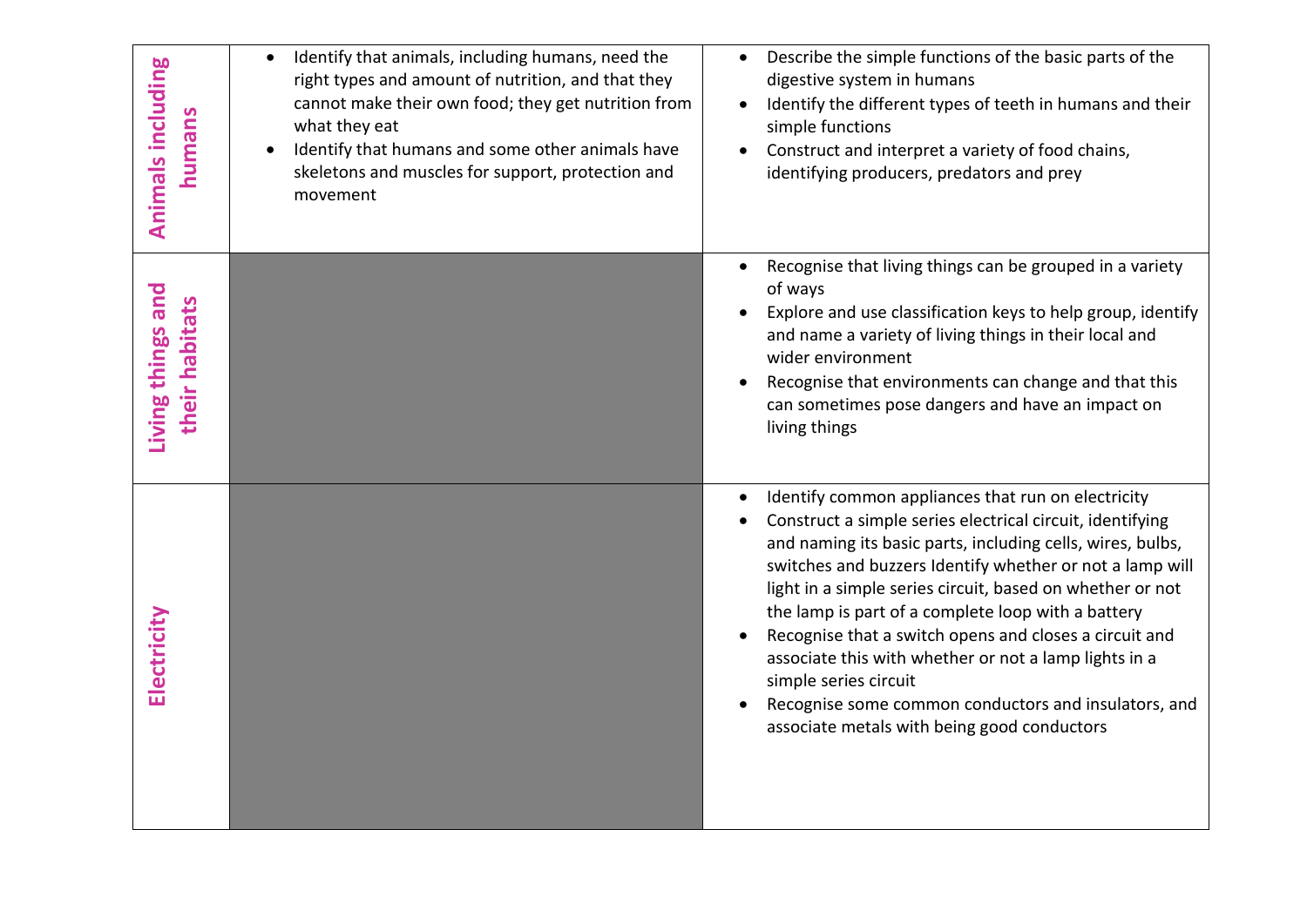| Forces and magnets | Compare how things move on different surfaces<br>Notice that some forces need contact between two<br>objects, but magnetic forces can act at a distance<br>Compare and group together a variety of everyday<br>materials on the basis of whether they are attracted<br>to a magnet, and identify some magnetic materials<br>Describe magnets as having two poles Predict<br>whether two magnets will attract or repel each<br>other, depending on which poles are facing |                                                                                                                                                                                                                                                                                                                                                                                                                                                              |
|--------------------|--------------------------------------------------------------------------------------------------------------------------------------------------------------------------------------------------------------------------------------------------------------------------------------------------------------------------------------------------------------------------------------------------------------------------------------------------------------------------|--------------------------------------------------------------------------------------------------------------------------------------------------------------------------------------------------------------------------------------------------------------------------------------------------------------------------------------------------------------------------------------------------------------------------------------------------------------|
| Light              | Recognise that he/she needs light in order to see<br>things and that dark is the absence of light<br>Notice that light is reflected from surfaces<br>$\bullet$<br>Recognise that light from the sun can be dangerous<br>and that there are ways to protect eyes<br>Recognise that light from the sun can be dangerous<br>and that there are ways to protect eyes<br>Find patterns in the way that the size of shadows<br>change                                          |                                                                                                                                                                                                                                                                                                                                                                                                                                                              |
| Sound              |                                                                                                                                                                                                                                                                                                                                                                                                                                                                          | Identify how sounds are made, associating some of them<br>with something vibrating<br>Recognise that vibrations from sounds travel through a<br>medium to the ear<br>Find patterns between the pitch of a sound and features<br>of the object that produced it<br>Find patterns between the volume of a sound and the<br>strength of the vibrations that produced it<br>Recognise that sounds get fainter as the distance from<br>the sound source increases |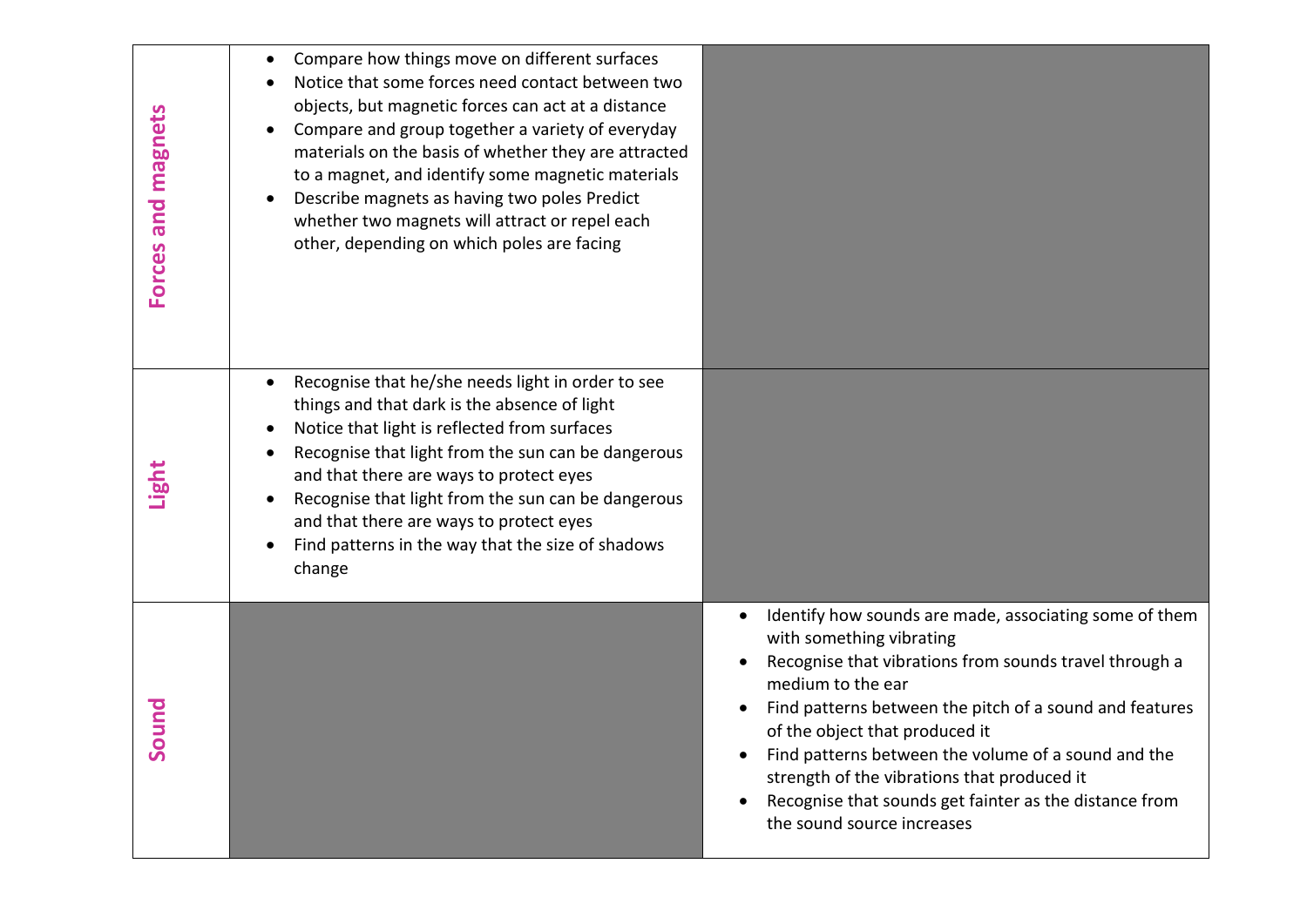| Plants       | Identify and describe the functions of different parts<br>$\bullet$<br>of flowering plants: roots, stem/trunk, leaves and<br>flowers<br>Explore the requirements of plants for life and<br>$\bullet$<br>growth (air, light, water, nutrients from soil, and<br>room to grow) and how they vary from plant to<br>plant<br>Investigate the way in which water is transported<br>within plants<br>Explore the part that flowers play in the life cycle of<br>$\bullet$<br>flowering plants, including pollination, seed<br>formation and seed dispersal |  |
|--------------|------------------------------------------------------------------------------------------------------------------------------------------------------------------------------------------------------------------------------------------------------------------------------------------------------------------------------------------------------------------------------------------------------------------------------------------------------------------------------------------------------------------------------------------------------|--|
| <b>Rocks</b> | Compare and group together different kinds of rocks<br>$\bullet$<br>on the basis of their appearance and simple physical<br>properties<br>Describe in simple terms how fossils are formed<br>when things that have lived are trapped within rock<br>Recognise that soils are made from rocks and<br>organic matter                                                                                                                                                                                                                                   |  |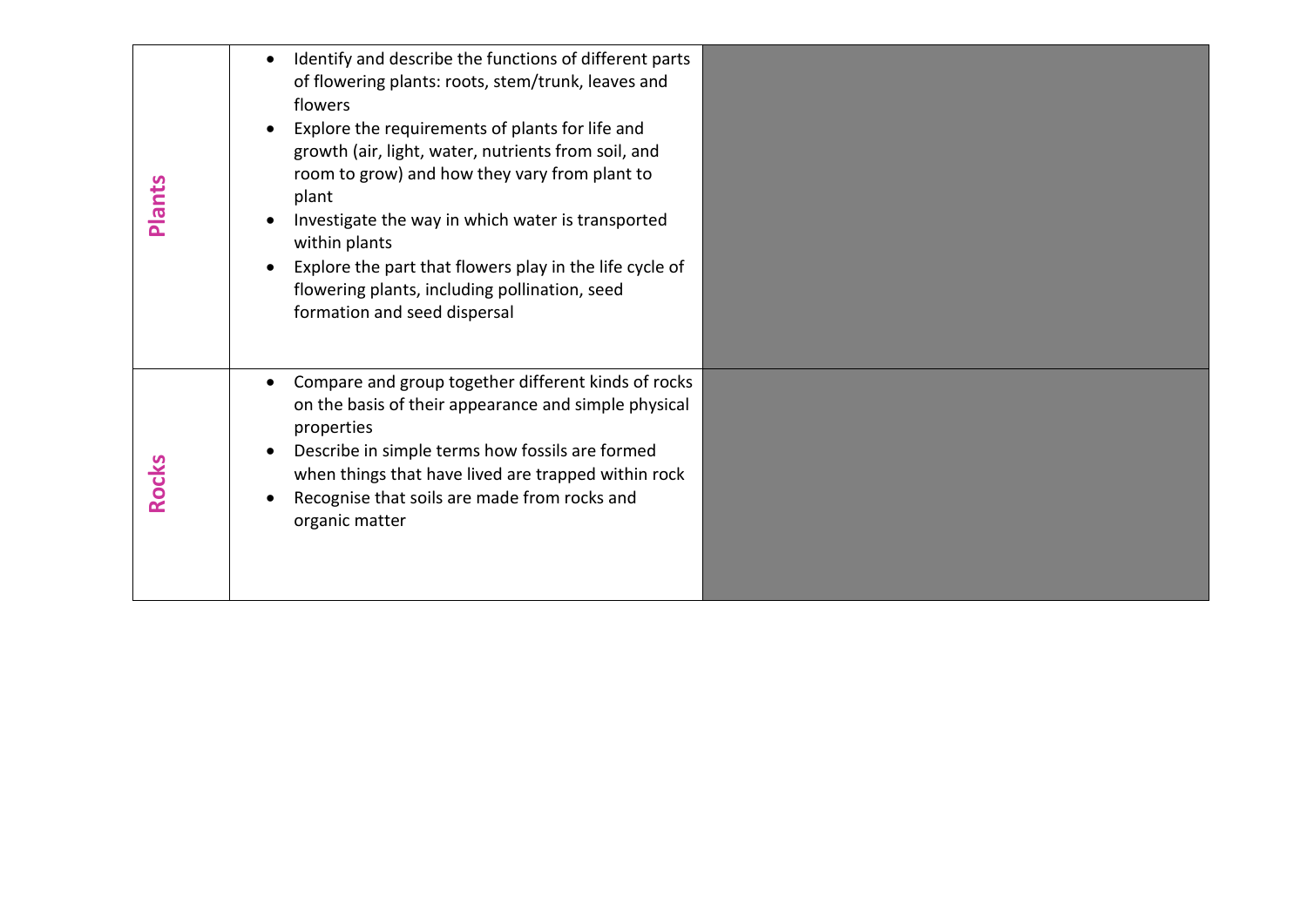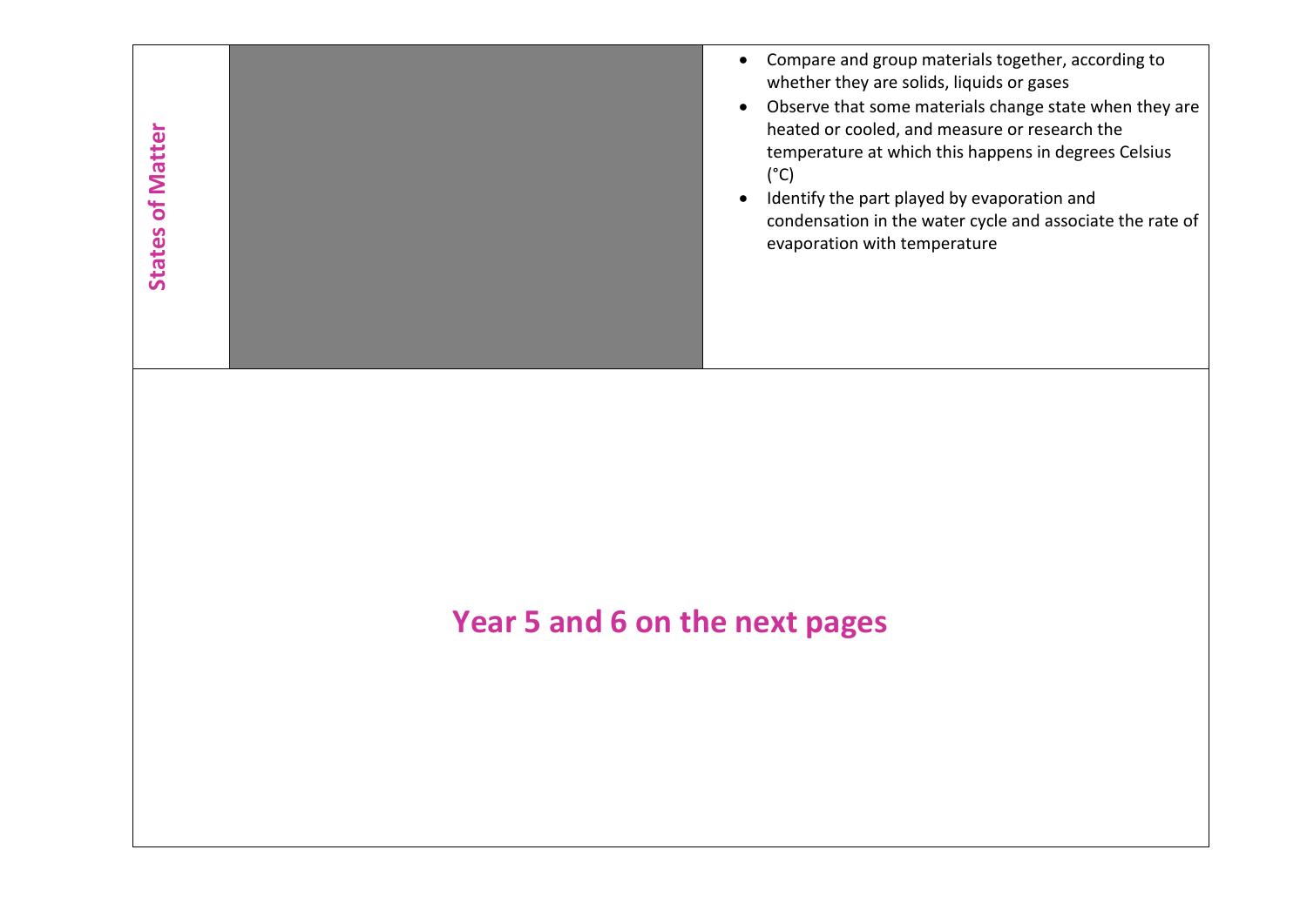|                               | <b>Year 5</b>                                                                                                                                                                                                                                                                                                                                                                                                                                                                                                                                                                                                                                                                                                                                                                                                                                                                                                                                                                                             | Year <sub>6</sub>                                                                                                                                                                                                                                                                                                                                                                                                                                                                                                                                                                                                                                                                                                                                                                                                                                                                                                                                                                                                                                                                                                                                                                                                                                                                                                                                                                                                                      |
|-------------------------------|-----------------------------------------------------------------------------------------------------------------------------------------------------------------------------------------------------------------------------------------------------------------------------------------------------------------------------------------------------------------------------------------------------------------------------------------------------------------------------------------------------------------------------------------------------------------------------------------------------------------------------------------------------------------------------------------------------------------------------------------------------------------------------------------------------------------------------------------------------------------------------------------------------------------------------------------------------------------------------------------------------------|----------------------------------------------------------------------------------------------------------------------------------------------------------------------------------------------------------------------------------------------------------------------------------------------------------------------------------------------------------------------------------------------------------------------------------------------------------------------------------------------------------------------------------------------------------------------------------------------------------------------------------------------------------------------------------------------------------------------------------------------------------------------------------------------------------------------------------------------------------------------------------------------------------------------------------------------------------------------------------------------------------------------------------------------------------------------------------------------------------------------------------------------------------------------------------------------------------------------------------------------------------------------------------------------------------------------------------------------------------------------------------------------------------------------------------------|
| KPIs - Working scientifically | Plan different types of scientific enquiries to answer<br>$\bullet$<br>questions, including recognising and controlling<br>variables where necessary (Year 5 focus)<br>Take measurements, using a range of scientific<br>equipment, with increasing accuracy and precision,<br>taking repeat readings when appropriate (Year 5<br>focus)<br>Record data and results of increasing complexity<br>$\bullet$<br>using scientific diagrams and labels, classification<br>keys, tables, scatter graphs, bar and line graphs<br>(Year 5 focus)<br>Use test results to make predictions to set up<br>further comparative and fair tests (Year 5 focus)<br>Report and present findings from enquiries,<br>including conclusions, causal relationships and<br>explanations of and degree of trust in results, in oral<br>and written forms such as displays and other<br>presentations (Year 5 focus)<br>Identify scientific evidence that has been used to<br>support or refute ideas or arguments (Year 5 focus) | Plan different types of scientific enquiries to answer<br>$\bullet$<br>their own or others' questions, including recognising and<br>controlling variables where necessary (Year 6 focus)<br>Take measurements, using a range of scientific<br>$\bullet$<br>equipment, with increasing accuracy and precision,<br>taking repeat readings when appropriate (Year 6 focus)<br>Record data and results of increasing complexity using<br>scientific diagrams and labels, classification keys, tables,<br>scatter graphs, bar and line graphs (Year 6 focus)<br>Use test results to make predictions to set up further<br>comparative and fair tests (Year 6 focus)<br>Report and present findings from enquiries, including<br>conclusions, causal relationships and explanations of and<br>degree of trust in results, in oral and written forms such<br>as displays and other presentations (Year 6 focus)<br>Report and present findings from enquiries, including<br>$\bullet$<br>conclusions, causal relationships and explanations of and<br>degree of trust in results, in oral and written forms such<br>as displays and other presentations (Year 6 focus)<br>Describe and evaluate their own and other people's<br>scientific ideas related to topics in the national<br>curriculum (including ideas that have changed over<br>time), using evidence from a range of sources<br>Group and classify things and recognise patterns |
| including humans<br>Animals   | Describe the changes as humans develop to old age<br>$\bullet$                                                                                                                                                                                                                                                                                                                                                                                                                                                                                                                                                                                                                                                                                                                                                                                                                                                                                                                                            | Identify and name the main parts of the human<br>circulatory system, and describe the functions of the<br>heart, blood vessels and blood<br>Recognise the impact of diet, exercise, drugs and lifestyle<br>on the way their bodies function<br>Describe the ways in which nutrients and water are<br>transported within animals, including humans                                                                                                                                                                                                                                                                                                                                                                                                                                                                                                                                                                                                                                                                                                                                                                                                                                                                                                                                                                                                                                                                                      |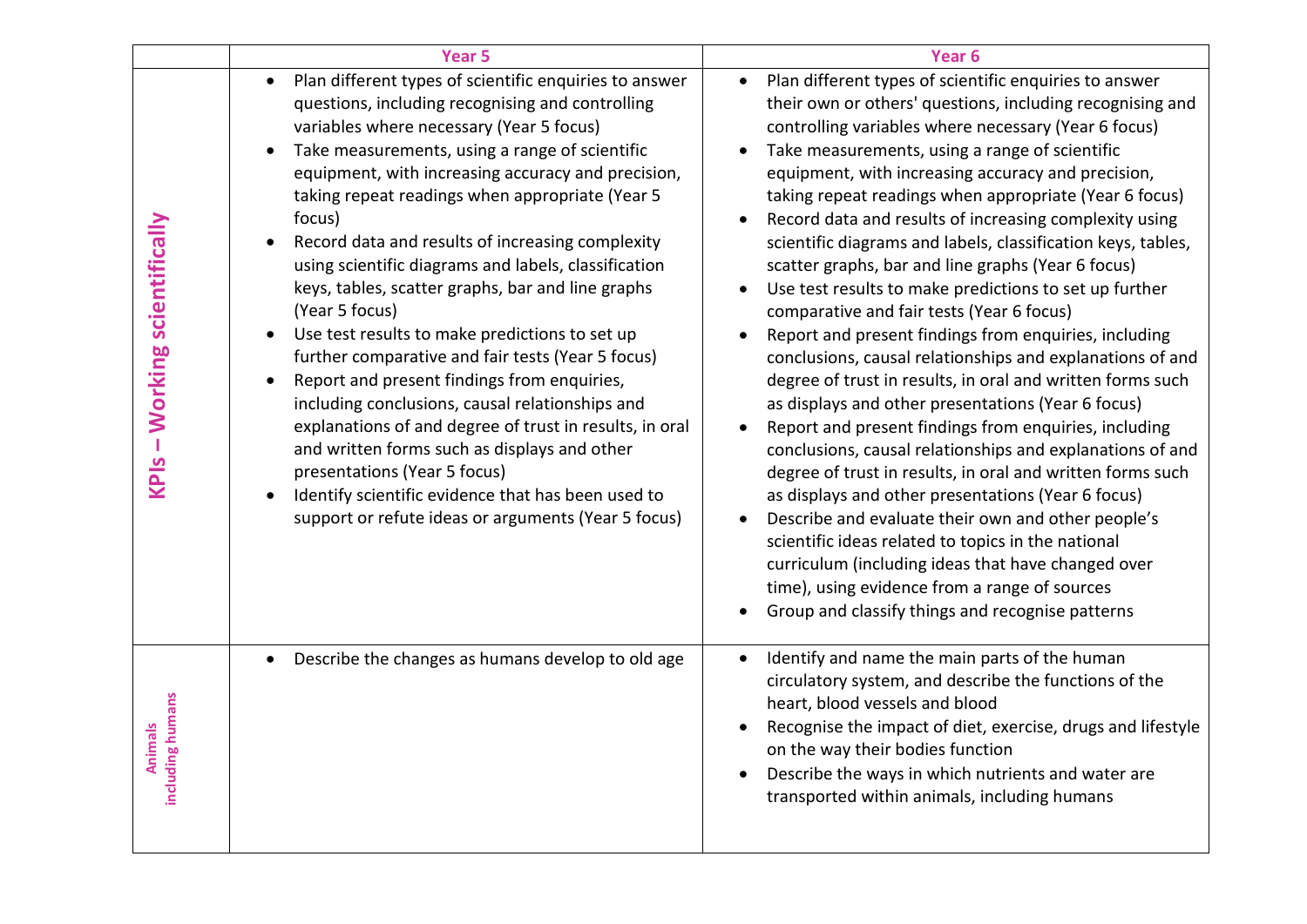| Electricity               |                                                                                                                                                                                                                                                                                                                                                                                                                                                                                                                                                                                                    | Associate the brightness of a lamp or the volume of a<br>buzzer with the number and voltage of cells used in the<br>circuit<br>Compare and give reasons for variations in how<br>$\bullet$<br>components function, including the brightness of bulbs,<br>the loudness of buzzers and the on/off position of<br>switches<br>Use recognised symbols when representing a simple<br>circuit in a diagram |
|---------------------------|----------------------------------------------------------------------------------------------------------------------------------------------------------------------------------------------------------------------------------------------------------------------------------------------------------------------------------------------------------------------------------------------------------------------------------------------------------------------------------------------------------------------------------------------------------------------------------------------------|------------------------------------------------------------------------------------------------------------------------------------------------------------------------------------------------------------------------------------------------------------------------------------------------------------------------------------------------------------------------------------------------------|
| Earth and Space           | Describe the movement of the Earth, and other<br>planets, relative to the Sun in the solar system<br>Describe the movement of the Moon relative to the<br>Earth<br>Describe the Sun, Earth and Moon as approximately<br>spherical bodies<br>Use the idea of the Earth's rotation to explain day<br>and night and the apparent movement of the sun<br>across the sky                                                                                                                                                                                                                                |                                                                                                                                                                                                                                                                                                                                                                                                      |
| <b>Forces and Magnets</b> | Explain that unsupported objects fall towards the<br>$\bullet$<br>Earth because of the force of gravity acting between<br>the Earth and the falling object<br>Identify the effects of air resistance, water<br>resistance and friction, that act between moving<br>surfaces<br>Recognise that some mechanisms, including levers,<br>pulleys and gears, allow a smaller force to have a<br>greater effect<br>Describe the differences in the life cycles of a<br>mammal, an amphibian, an insect and a bird<br>Describe the life process of reproduction in some<br>$\bullet$<br>plants and animals |                                                                                                                                                                                                                                                                                                                                                                                                      |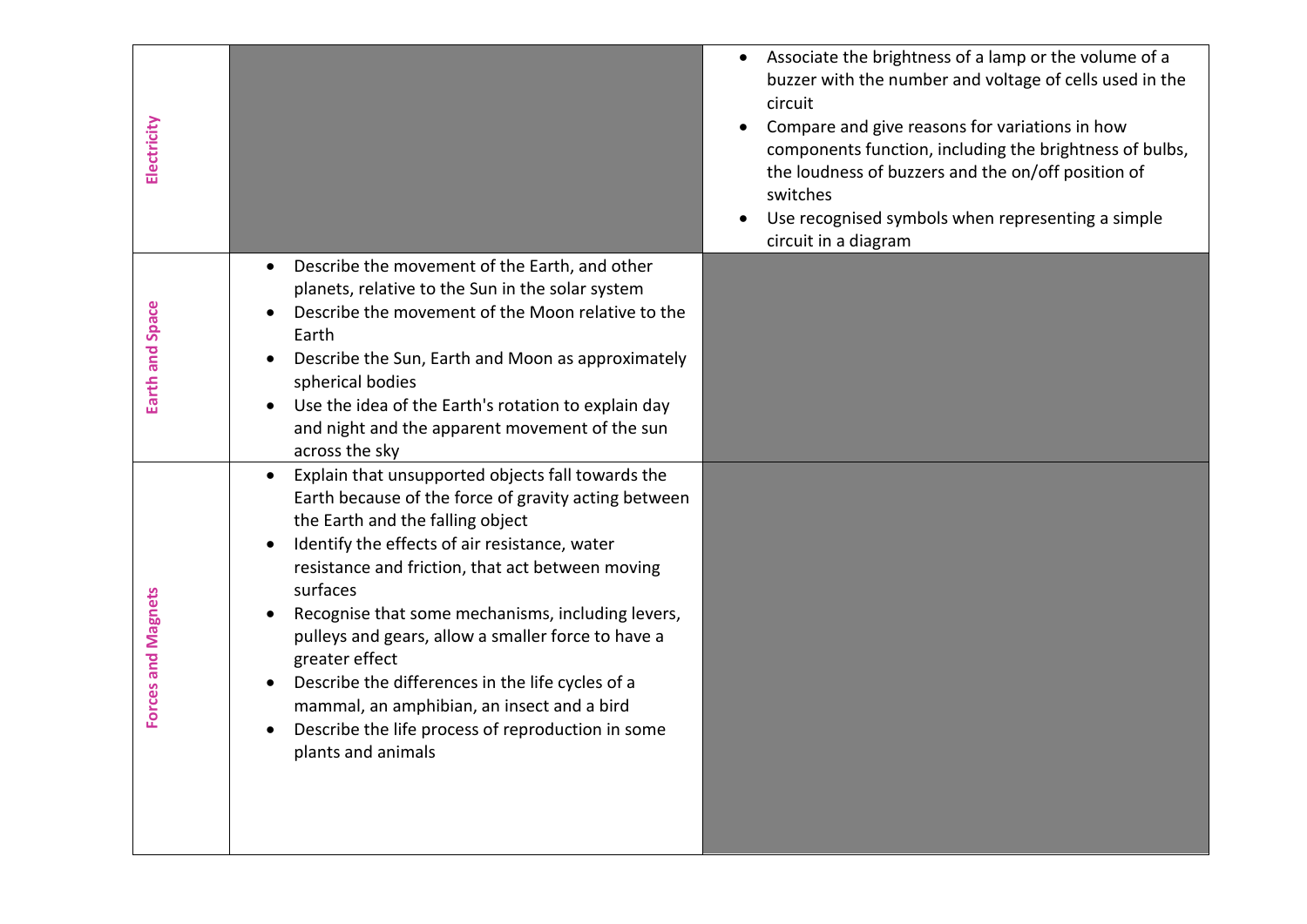| Living Things and their<br>habitats | Describe the differences in the life cycles of a<br>mammal, an amphibian, an insect and a bird<br>Describe the life process of reproduction in some<br>$\bullet$<br>plants and animals                                                                                                                                                                                                                                                                                                                                                                                                                                                                                                                                                                                                                                                                                                                                                                                                                       | Describe how living things are classified into broad<br>groups according to common observable characteristics<br>and based on similarities and differences, including<br>micro-organisms, plants and animals<br>Give reasons for classifying plants and animals based on<br>specific characteristics |
|-------------------------------------|--------------------------------------------------------------------------------------------------------------------------------------------------------------------------------------------------------------------------------------------------------------------------------------------------------------------------------------------------------------------------------------------------------------------------------------------------------------------------------------------------------------------------------------------------------------------------------------------------------------------------------------------------------------------------------------------------------------------------------------------------------------------------------------------------------------------------------------------------------------------------------------------------------------------------------------------------------------------------------------------------------------|------------------------------------------------------------------------------------------------------------------------------------------------------------------------------------------------------------------------------------------------------------------------------------------------------|
| <b>Materials</b>                    | Compare and group together everyday materials on<br>the basis of their properties, including their<br>hardness, solubility, transparency, conductivity<br>(electrical and thermal), and response to magnets<br>Recognise that some materials will dissolve in liquid<br>to form a solution, and describe how to recover a<br>substance from a solution<br>Use knowledge of solids, liquids and gases to decide<br>how mixtures might be separated, including through<br>filtering, sieving and evaporating<br>Give reasons, based on evidence from comparative<br>$\bullet$<br>and fair tests, for the particular uses of everyday<br>materials, including metals, wood and plastic<br>Demonstrate that dissolving, mixing and changes of<br>state are reversible changes<br>Explain that some changes result in the formation of<br>new materials, and that this kind of change is not<br>usually reversible, including changes associated with<br>burning and the action of acid on bicarbonate of<br>soda |                                                                                                                                                                                                                                                                                                      |